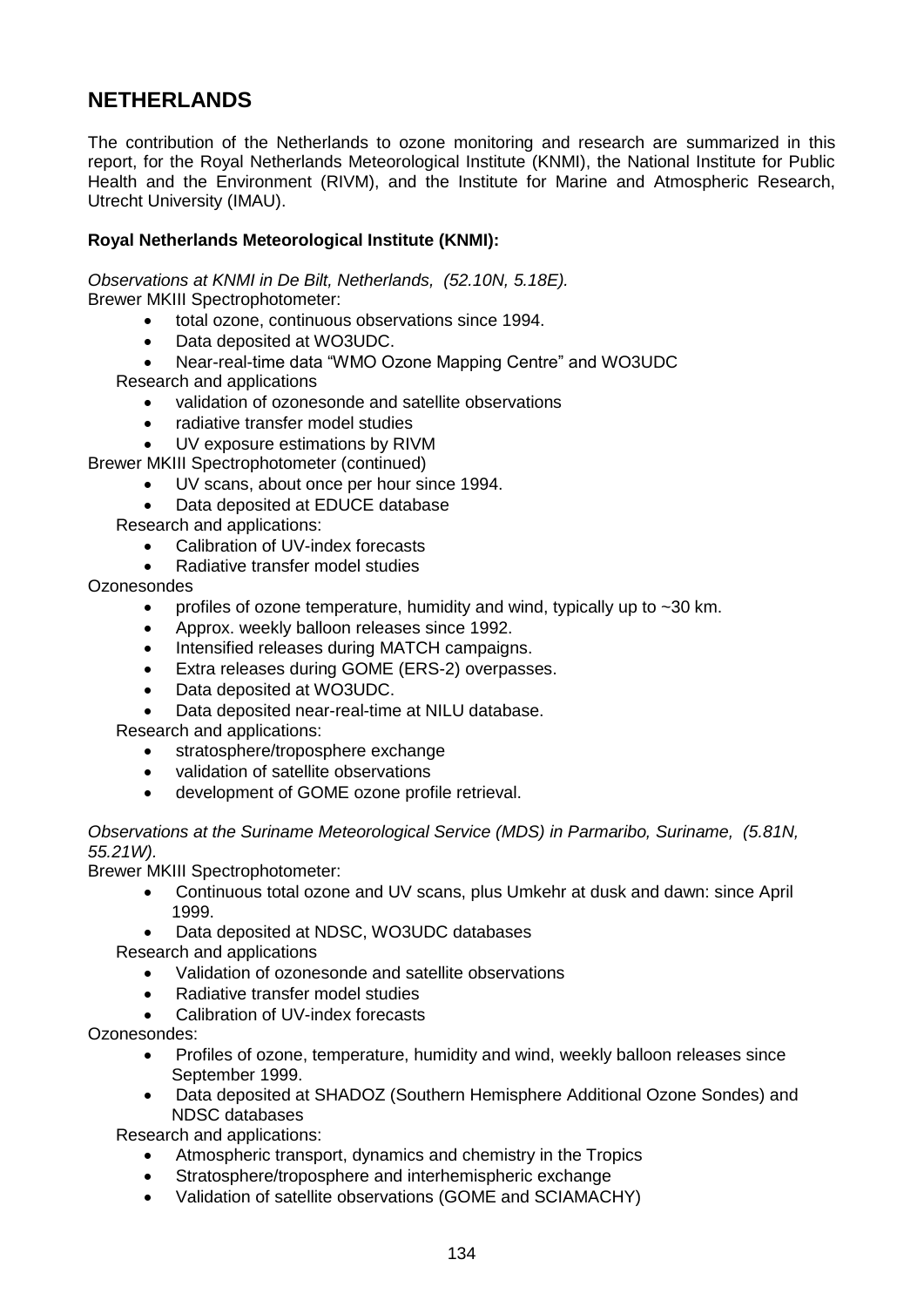- Development of GOME total ozone and ozone profile retrieval.
- Algorithm development for global UV index forecasts based on GOME total ozone

*Retrieval, analyses and validation of satellite observations:*

- GOME total ozone, ozone profile, and  $NO<sub>2</sub>$  column retrieval, since 1997.
- SCIAMACHY profile retrieval, from 2002.
- GOME UV Index forecasts, from 2001
- SCIAMACHY validation, preparation and carry out, since 1997.

*Preparation of future satellite missions:*

- Participate in designing future ESA atmospheric chemistry missions: TROC, Geo TROPE, and ACECHEM.
- Scientific lead for the Dutch-Finnish Ozone Monitoring Instrument (OMI) on board EOS AURA (PI-institute)
- Preparation for GOME-2 (Ozone SAF)

# *Modelling:*

Chemistry-transport modeling:

- Tropospheric ozone budget.
- Effects of aviation
- Aerosols
- Lightning and surface NOx
- Stratospheric ozone
- Methane

## Dynamics:

- Stratosphere/troposphere coupling (also for  $2 \times CO<sub>2</sub>$ ).
- Inter-hemispheric exchange
- Effects of gravity waves on STE and vortex permeability
- AO: Arctic Oscillation

## Validation:

- Aircraft measurements of composition, e.g. Caribic project
- Ozone soundings in De Bilt and Paramaribo

*Assimilation of ground-based and satellite observations:*

- EU project GOA: data assimilation of GOME ozone and GOME NO<sub>2</sub>.
- GOME total ozone and ozone profile assimilation in 3-D chemistry transport model (ESA Data User Programme). Near real-time ozone fields and ozone + global UV Index forecasts are continuously generated and can be obtained at the web-site: http\\:www.knmi.nl/neonet/atmo\_chem./gome/fd
- Preparations for the assimilation of SCIAMACHY products: ozone, methane, aerosols,  $NO<sub>2</sub>$ , and others
- Participation in ENVISAT validation

*Contribution to Assessment reports:*

- European Research in the Stratosphere 1996-2000
- IPCC Assessment Third Assessment Report (TAR)
- WMO/UNEP Ozone Assessment Report 2002

# **National Institute for Public Health and the Environment (RIVM)**

*Operation of a stratospheric lidar for ozone, temperature and aerosol profiling at NDSC Primary Station Lauder, New Zealand:*

- Ozone profiles 8 45 km
- Temperature profiles 8 65 km
- Aerosol backscatter coefficient profiles 8 30 km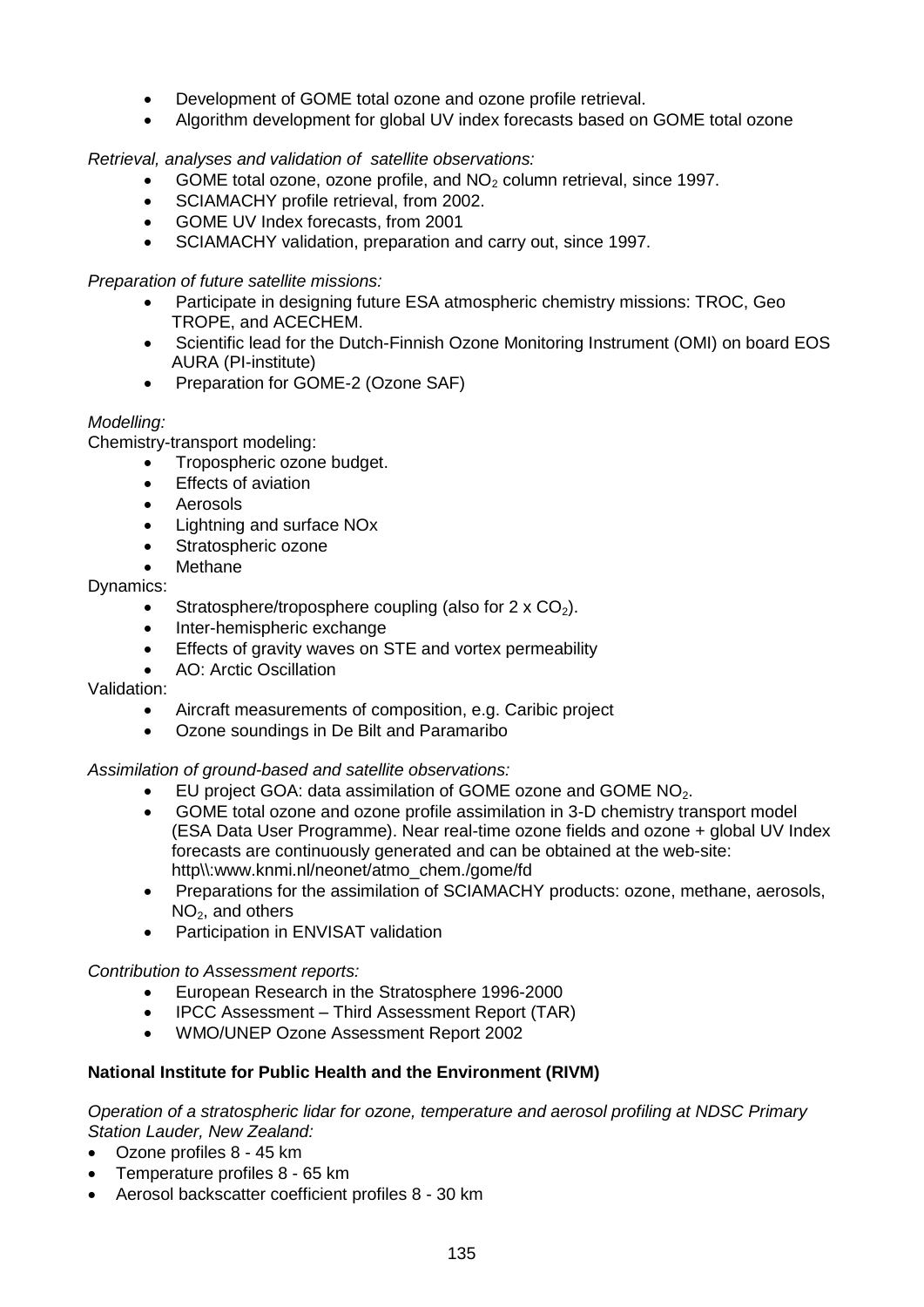- Between 50 -100 measurement nights per year
- Time series starts December 1994, NDSC database.

## *Operation of a tropospheric lidar for ozone and aerosol profiling at TOR station Bilthoven, the Netherlands:*

- Ozone profiles 1 8 km
- Aerosol backscatter coefficient profiles 1 8 km
- Between 50 -100 days per year with observations
- Time series starts December 1994, TOR database.

*UV-monitoring with high spectral resolution in Bilthoven, the Netherlands:*

- Year-round UV monitoring with high spectral resolution
- UV-maps of Europe using satellite and groundbased measurements, including cloud effects
- Extensive validation activities of these maps by comparing satellite fields with groundbased observations
- Setting up of a European UV database (SUVDAMA project)

#### *Participation in satellite validation programs:*

- GOME ozone profiles (active member of ESA validation working group)
- ENVISAT validation program: Sciamachy, Gomos and Mipas.
- EOS Aura/OMI

*Contribution to assessment reports:*

- UNEP/WMO Scientific assessment of Ozone Depletion
- European Environmental Agency assessment reports

#### **Institute for Marine and Atmospheric Research, Utrecht University (IMAU)**

*Observations by aircraft (twinjet), in collaboration with European groups:* Ozone and precursors:

- Ozone, hydrogen peroxide
- $\bullet$  NO<sub>v</sub> gases, CO, hydrocarbons
- Aldehydes, ketones, organic acids, alcohols
- Actinic fluxes
- Air mass tracers:
- Methane, nitrous oxide
- Water vapor, CFC's
- Carbon dioxide

Aerosols:

- Small particles and ion-molecule clusters
- Aerosol size distributions
- Aerosol chemical composition
- Research topics:
- Oxidation processes in upper troposphere/lower stratosphere
- Stratosphere-troposphere exchange
- Ozone chemistry in the tropical troposphere
- Aerosol microphysical processes

#### *Atmospheric chemistry and climate modelling:* Chemistry transport modelling:

- Tropospheric ozone budget
- Oxidation efficiency of the atmosphere
- Ozone chemistry in the lower stratosphere
- Heterogeneous processes
- Biosphere-atmosphere interactions